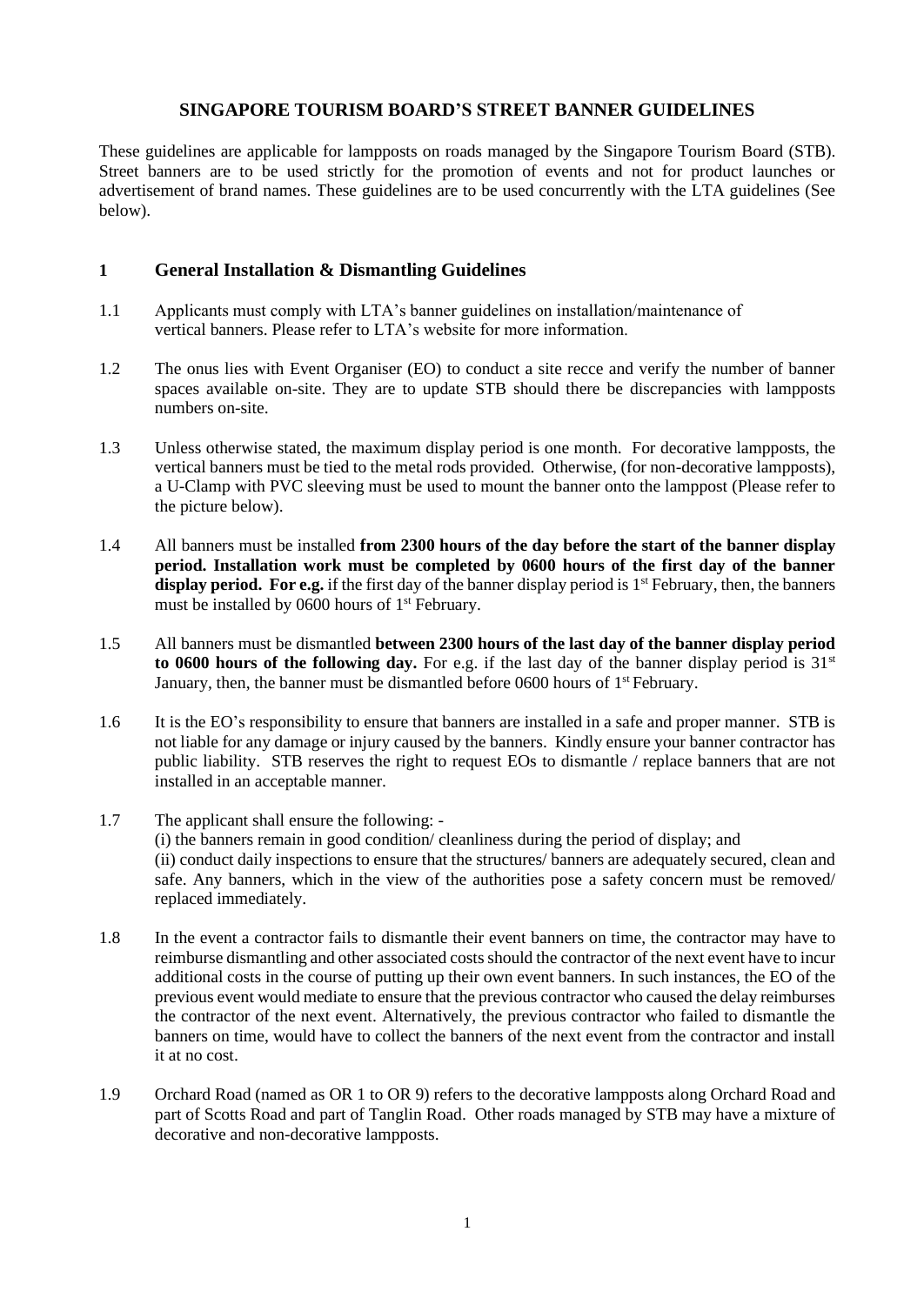# **A. Installation Guidelines at Orchard Road**

| <b>Orchard Road</b>                                                                                      | <b>Banner Specifications</b>                                   |
|----------------------------------------------------------------------------------------------------------|----------------------------------------------------------------|
| Decorative Lampposts                                                                                     | Size: $3.5m$ (H) x $1.2m$ (W)<br>• Two double-sided banners    |
| • Comprising Orchard Road, part of Scotts Road(LPs#<br>1A to 30) and part of Tanglin Road (LPs# 1 to 40) | • Orchard Road banner spaces come in<br>clusters of lampposts. |

# **Banner Specifications for Configurations OR 1 to OR 8 (Tanglin Post Office to Concorde Hotel)**

Each lamppost must carry two double-sided banners on its left and right wing (above the vehicular road & pedestrian pavement). If an event has been allocated 30 lampposts, the EO needs to produce 60 double-sided banners. All banner spaces must be fully utilized by the event. Empty banner spaces are not allowed. Co-sharing of banner spaces is strictly not allowed.

# **Banner Specifications for Configuration OR 9 (Plaza Singapura to MDIS Dhoby Ghaut)**

Only one event can be displayed along OR 9. The EO needs to produce 28 double-sided banners. All banner spaces must be fully utilized by the event. Empty banner spaces are not allowed. Co-sharing of banner spaces is strictly not allowed.

# **B. Installation Guidelines at Non-Orchard Roads**

All banner spaces allocated to must be fully utilized by the event. Empty banner spaces are not allowed. Co-sharing of banner spaces is strictly not allowed.

| <b>Non-Orchard Road</b>                                                                                                                                                                                                                                                                                                                                                                                                                                                                     | <b>Banner Specifications</b>                                                                                                                                                                                                                                                                                                                                                                                                                                                               |
|---------------------------------------------------------------------------------------------------------------------------------------------------------------------------------------------------------------------------------------------------------------------------------------------------------------------------------------------------------------------------------------------------------------------------------------------------------------------------------------------|--------------------------------------------------------------------------------------------------------------------------------------------------------------------------------------------------------------------------------------------------------------------------------------------------------------------------------------------------------------------------------------------------------------------------------------------------------------------------------------------|
| <b>Decorative Lampposts</b><br>Bras Basah Road<br>Penang Road<br><b>River Valley Road</b><br>Stamford Road *<br>п                                                                                                                                                                                                                                                                                                                                                                           | Size: $3.5m$ (H) x $1.2m$ (W)<br>٠<br>One double-sided banner                                                                                                                                                                                                                                                                                                                                                                                                                              |
| <b>Non-Decorative Lampposts</b><br>Cuscaden Road<br>٠<br>Grange Road: between Orchard Road & junction of<br>■<br>Devonshire Road<br>Grange Road: between Orchard Road & Tanglin Road<br>п<br>Mohd Sultan Road<br>٠<br>Nicoll Highway <sup>#</sup><br>٠<br><b>Orchard Boulevard</b><br>Orchard Link<br>٠<br>Paterson Road <sup>#</sup><br>٠<br>Penang Road<br><b>Raffles Avenue</b><br>٠<br><b>Raffles Boulevard</b><br>٠<br><b>River Valley Road</b><br>п<br>Saiboo Street<br>Somerset Road | Size: $3m(H) \times 1m(W)$<br>٠<br>Single-sided banner<br>п<br>Non-Orchard Roads with non-<br>$\blacksquare$<br>decorative lampposts can carry<br>one or two single-sided banner<br>each<br>Please note that some roads (such)<br>٠<br>as Penang Road & River Valley<br>Road) have both decorative and<br>non-decorative lampposts.<br>The onus is on EOs to conduct<br>site visits to confirm the number<br>of available decorative and non-<br>decorative lampposts for their<br>events. |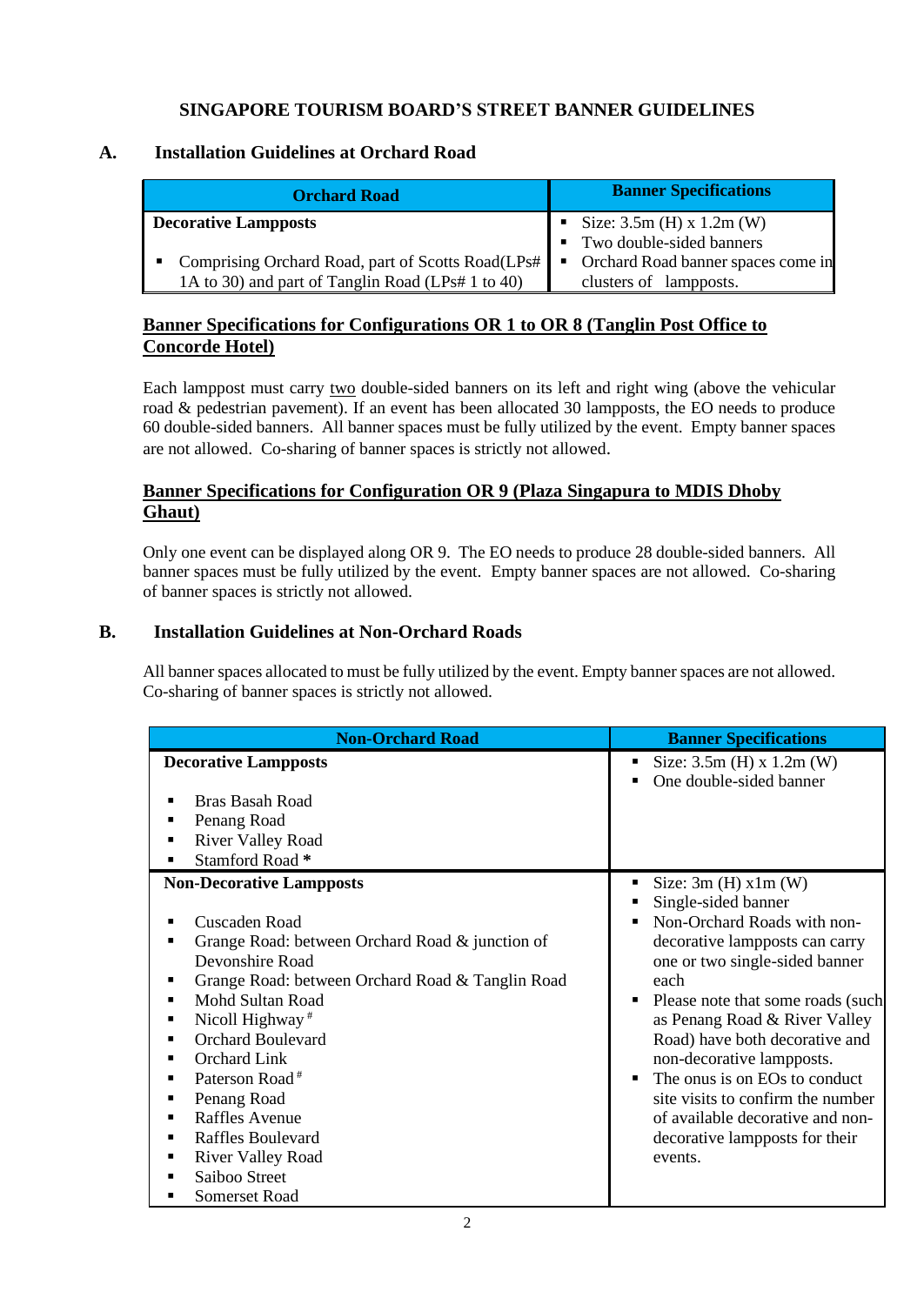| Scotts Road <sup>#</sup>                                                                                                                                                                                                                          |  |
|---------------------------------------------------------------------------------------------------------------------------------------------------------------------------------------------------------------------------------------------------|--|
| Tuas Causeway                                                                                                                                                                                                                                     |  |
| <b>Woodlands Causeway</b>                                                                                                                                                                                                                         |  |
| $\mathbf{M}$ . $\mathbf{A}$<br>$\mathcal{L}$ The Mercent Association of ATA CV 1, and the set of $\mathcal{L}$<br>$\sim$ 1.0 $\sim$ 1.0 $\sim$ 1.0 $\sim$ 1.0 $\sim$ 1.0 $\sim$ 1.0 $\sim$ 1.0 $\sim$ 1.0 $\sim$ 1.0 $\sim$ 1.0 $\sim$ 1.0 $\sim$ |  |

**Note**: \*The National Arts Council (NAC) has taken over the management of banner spaces along Esplanade Drive, Fullerton Drive and part of Stamford Road since 1 July 2016.

#The banner spaces along Cuscaden Road, the whole of Nicholl Highway, Paterson Road and the non-decorative lampposts along Scotts Road are managed by STB since 1 November 2016.

#### **C. Installation Guidelines at Causeways**

The EO is required to obtain security clearance from Immigration & Customs Authority (ICA) before installation and dismantling of banners at Woodlands & Tuas Causeways at least a week before the installation of the banners. The contact person for the respective causeways are as follows:

#### **Tuas Causeway**

| Leong Hoong Sheng         | Tel: 9118 3604 | Email: Hoong_Sheng_Leong@ica.gov.sg |  |  |  |
|---------------------------|----------------|-------------------------------------|--|--|--|
| Ngan Wei Jie              | Tel: 8121 8935 | Email: Wei_Jie_Ngan@ica.gov.sg      |  |  |  |
| <b>Woodlands Causeway</b> |                |                                     |  |  |  |
| Mr Lin Jingyuan           | Tel: 6767 5785 | Email: LIN_Jingyuan@ica.gov.sg      |  |  |  |

#### **2. STB Banner Design Template / Guidelines**

2.1 The EO must strictly adopt STB's banner template for banners installed on lampposts along roads managed by STB and for STB supported events along roads managed by Land Transport Authority (LTA). Please refer to Annex A for the banner templates.

#### **A. Primary Event Details in Banner body**:

- The Event Name, Venue and Date need to be very prominent and legible.
- Event Name Minimum 20% of banner size; font size 600 700 pts.
- Event Date and Venue Minimum 15% of banner size; font size 350 450 pts. EOs should indicate event dates instead of "Now Opens" or "Now Showing."
- Font Type EO to ensure that the font used is legible for "audience in motion";
- **Tip:** Serif (cursive) and italic font types are not legible to "audience in motion" and should be avoided.

Event logo(s) incorporating the brand is (are) only allowed if the use of the name/brand is crucial in the identity of the event and not incorporating it may render the event name meaningless. e.g. 2021 Formula1 SIA Singapore Grand Prix. However, the event logo should be legible. EOs are to incorporate the website if the event is held at various locations.

#### **B. Secondary Event Details**

Secondary event details such as the official tagline and official website is allowed but should not over-ride primary event information. The URL should not be a subset of other websites, but only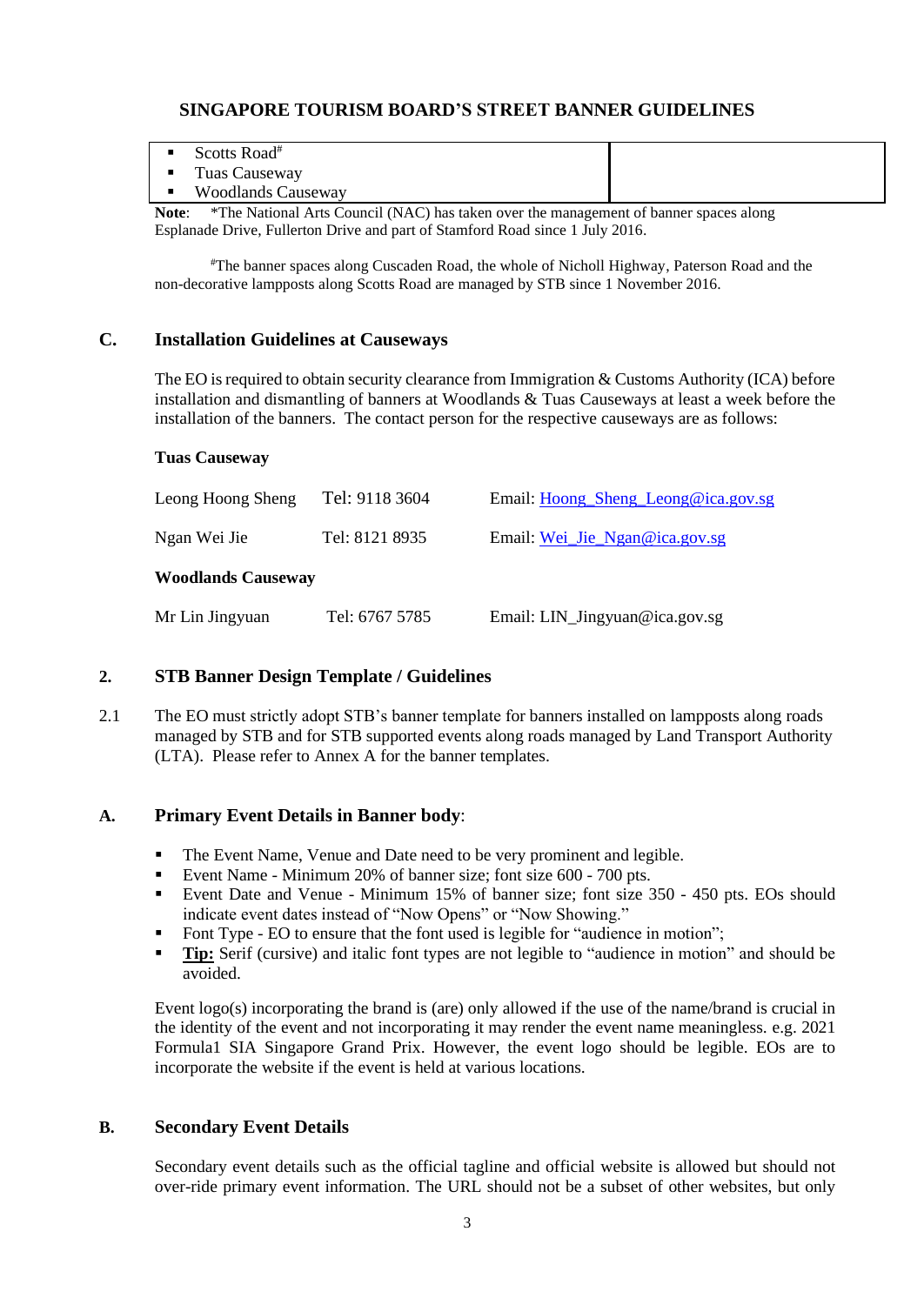contain information limited to the particular event. Secondary event details will only be allowed if they do not clutter the banner design.

#### **C. Prohibitions**

- **x** No over cluttering of texts
- No call-to-action messages
- No message in vertical orientation
- No commercial messages e.g. information on ticket prices
- No graphics that are immoral, indecent, obscene or inappropriate in nature or racially or religiously offensive to the public
- No design and colour which is similar to any road-related and traffic signs and traffic lights

*Note: All sponsors' and organisers' logos are strictly to be featured in the bottom section of the banner; they are not allowed in the main banner body.*

# **D. Language Banners**

The designs of non-English language events should include the English name of the event on the same banner. Alternately, the EO can produce two sets of banners: one in English and the other in the language version.

# **3 Production Guidelines**

#### 3.1 **Production Quality**

- All banners should be printed on PVC or more superior **opaque material**. Electrostatic, Directto-Media, high grade silkscreen printing or more superior printing technique should be used to ensure clear images to prevent fading.
- Banners must incorporate a sturdy wooden/plastic/metal strip at the bottom to hold the material.
- Banners must incorporate an eyelet with a steel/wire cable to be securely tied to the lamp post to prevent flagging.
- Banner space applicants or EOs are responsible for ensuring that loosely secured banners are rectified before they pose a danger to motorists and pedestrians.
- In the event of a feedback on dislodged or damaged street banners, banners contractors are to remove them immediately & update STB and LTA with relevant photographs.

*Note: In the event that STB inspects the banners and deems them of an unacceptable quality, STB reserves the right to reject the banners and EOs may be required to replace them with banners of acceptable quality.* 

# **4 Banner Approval: Key Deadlines and Necessary Applications**

# 4.1 **Submission Period for Banner Spaces for STB roads**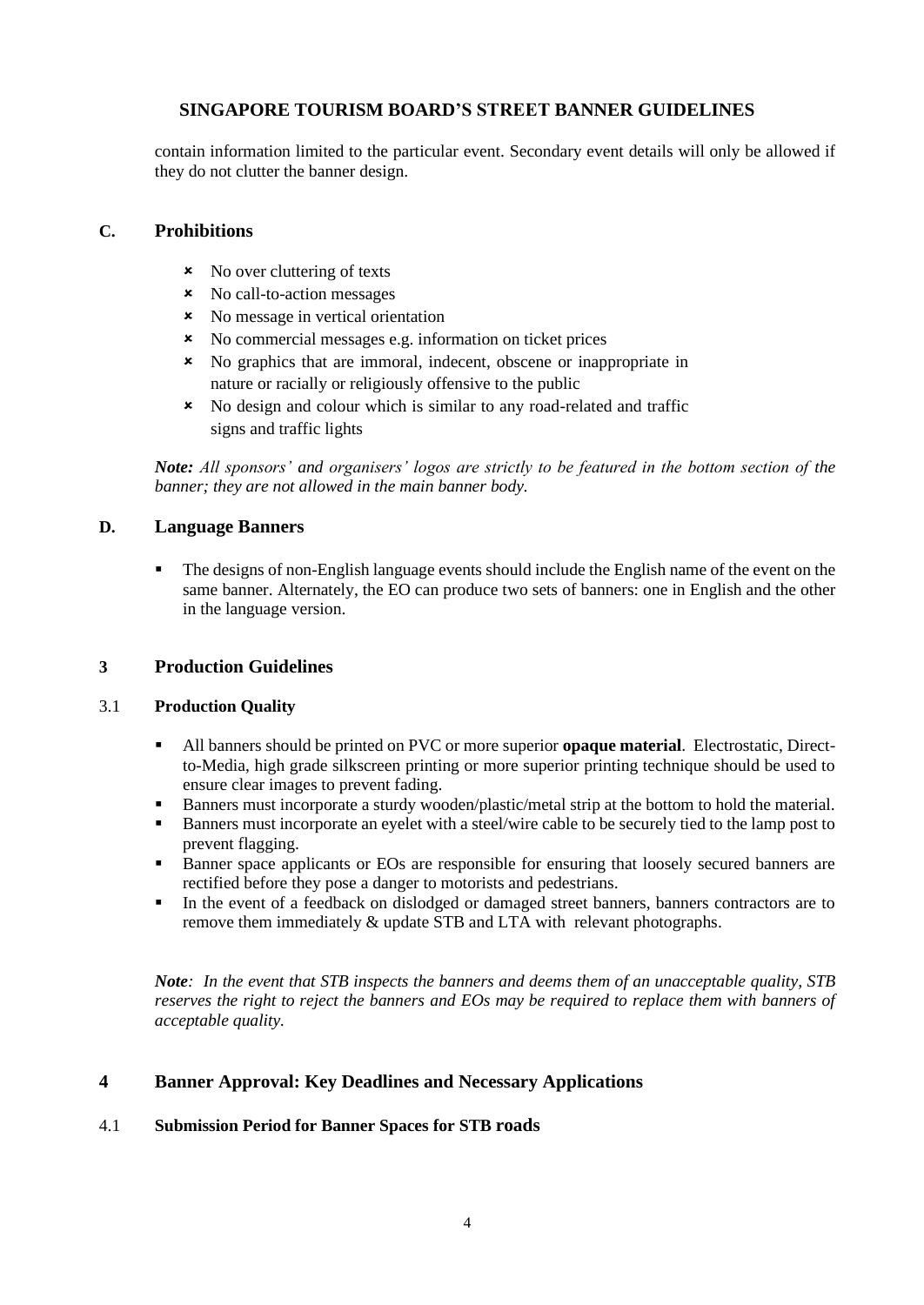| <b>Period</b>               | <b>Submission Period</b>                                 |
|-----------------------------|----------------------------------------------------------|
| Q1/ Jan to Mar 2022 events  | $1st$ to $3rd$ week of September 2021                    |
| Q2 / Apr to Jun 2022 events | 1 <sup>st</sup> to 3 <sup>rd</sup> week of December 2021 |
| Q3/ Jul to Sep 2022 events  | 1 <sup>st</sup> to 3 <sup>rd</sup> week of March 2022    |
| Q4 / Oct to Dec 2022 events | $1st$ to $3rd$ week of June 2022                         |

STB is not obliged to accept banner reach that reach us seven (7) weeks before the first date of display as they are not likely to meet the banner design & installation timelines.

**Note: EOs applying for roads under multiple-agencies should submit their applications via LTA at** [LTA\\_Licensing\\_TDS\\_VBanner@lta.gov.sg,](mailto:LTA_Licensing_TDS_VBanner@lta.gov.sg) with a letter of support from the relevant Government Agency. For more information on Street banners managed by STB, EOs may refer to [http://www.visitsingapore.com/mice/en/plan-your-event/planning-toolkit/street-banners](http://www.visitsingapore.com/mice/en/plan-your-event/planning-toolkit/street-banners-location/)[location/](http://www.visitsingapore.com/mice/en/plan-your-event/planning-toolkit/street-banners-location/)

#### **4.2 Deadline for Cancellation of Banner Spaces**

Withdrawal from all or part of the allocated banner spaces must be made in writing a month before the installation date. Last-minute withdrawals may result in EOs not receiving priority for future allocation of banner spaces.

#### **4.3 Deadline for Approval of Banner Design**

Banner designs are to be submitted at least five (5) weeks prior to the first display date of the display period. Upon STB's approval, STB will forward the banner design to LTA for their final approval and will not accept any more changes to banner designs / additional banner designs once the approval letter has been issued to stakeholders.

#### **4.4 Application of BCA License**

Under the Building Control (Outdoor Advertising) Regulations, all signs to be displayed outdoor on any premise must have a license granted by the Building and Construction Authority (BCA). LTA will assist the applicant to enquire with BCA if a license is required. LTA will inform the applicant if a license is required and the applicant may apply for it through BCA's Advertisement Licensing System at this website: [https://eservices.bca.gov.sg/advertisementlicence.](https://eservices.bca.gov.sg/advertisementlicence)

# **5 LTA Guidelines**

5.1 EOs with STB's letter of support are required to use STB's banner template for banners installed on LTA roads. They should inform STB of the LTA roads that they have acquired email the proposed banner designs for STB and LTA roads concurrently (where applicable). The event name on the banner should tally with the event name given in STB's letter of support. Details of LTA's banner guidelines, can be found [here.](https://www.lta.gov.sg/content/dam/ltaweb/corp/Industry/files/Banner%20request%20form.xls)

| Ms Lau Lai San                    | Tel: 6585 3340 | Email: Lai_San_LAU@lta.gov.sg     |
|-----------------------------------|----------------|-----------------------------------|
| Mr Dayan Zainuddin Tel: 6585 3349 |                | Email: Dayan ZAINUDDIN@lta.gov.sg |